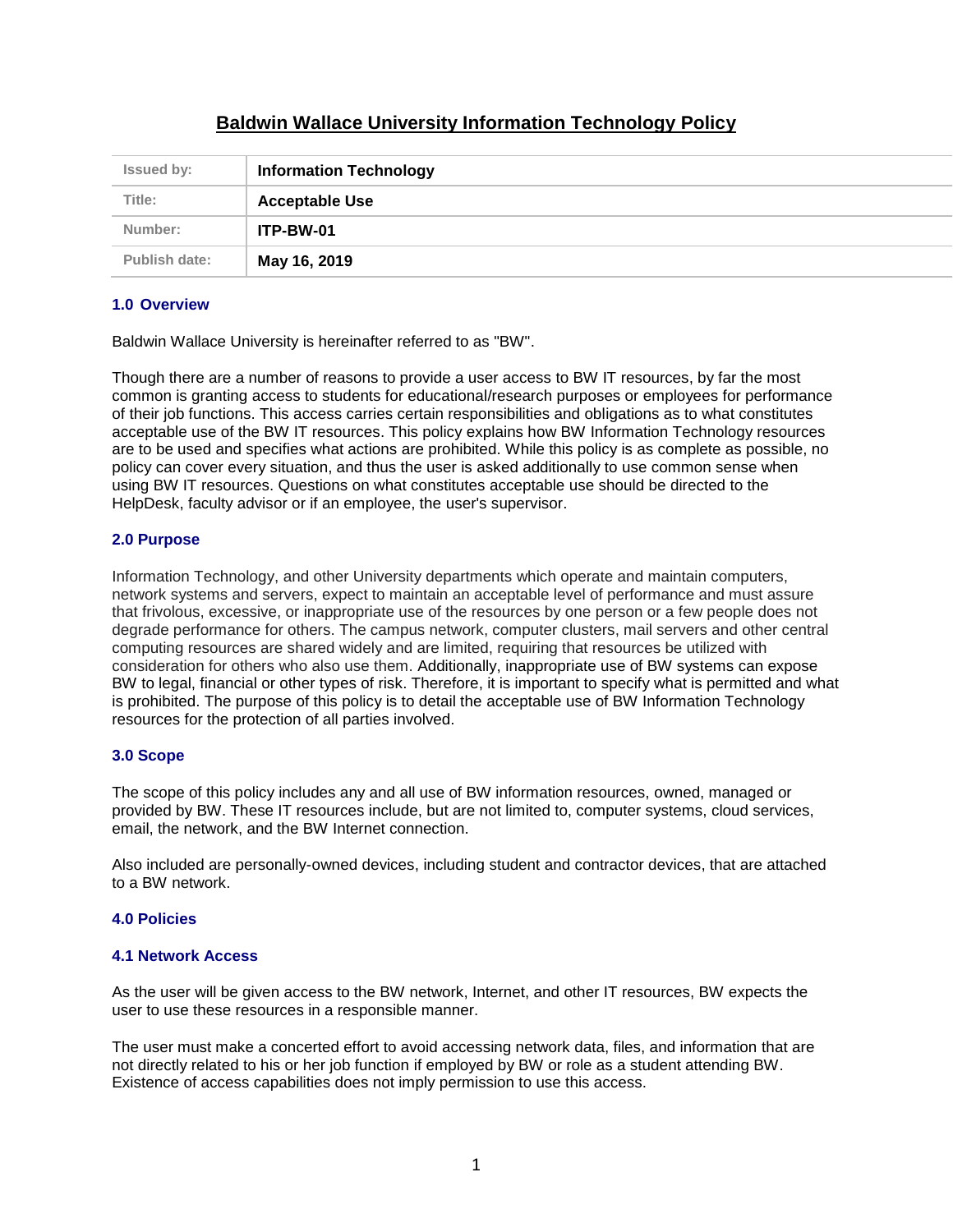### **4.2 Web Browsing and Internet Usage**

The Internet is a network of interconnected computers of which BW has very little control. The user must recognize this when using the Internet, and understand that it is a public domain and he or she can come into contact with information, even inadvertently, that he or she may find offensive, sexually explicit, or inappropriate, or that may be illegal in some jurisdictions. The user must use the Internet at his or her own risk. BW is specifically not responsible for any information that the user views, reads, or downloads from the Internet.

#### **4.2.1. Personal Use**

BW recognizes that the Internet can be a tool that is useful for both personal and professional purposes. Personal usage of BW computer systems to access the Internet is permitted as long as such usage follows pertinent guidelines elsewhere in this document and does not have a detrimental effect on BW operations or on the user's job performance.

#### **4.2.2 Peer-to-Peer File Sharing**

Peer-to-Peer (P2P) file sharing/networking applications (examples include but are not limited to: Ares Galaxy, Vuze, Limeware, uTorrent, BitTorrent, eMule, Shareaza, Frostwire) are not allowed on the BW business network under any circumstance. Students may use this technology on the student network provided by BW so long as it does not violate any other part of this policy such as prohibiting illegal activities.

#### **4.2.3 Streaming Media**

Streaming media can use a great deal of network resources and thus must be used carefully. Reasonable use of streaming media for research or educational purposes is permitted on both the student and business network as long as it does not negatively impact the computer network or, if employed by BW, the user's job performance.

### **4.2.4 Blogging**

Blogging by BW's employees is subject to the terms of this policy, whether performed from the BW network, personal systems, or other external systems. The user is asked to recognize that information posted on a blog immediately becomes public information and thus to exercise extreme discretion in the type of information posted. In no blog or website, including blogs or sites published from personal or public systems, shall internal BW business matters be discussed, confidential or sensitive data released, or material detrimental to BW published. See the "Community Standards of Conduct" for additional guidance.

As long as BW policies, as specified herein, are followed, BW allows the publishing and use of blogs. However, when done from the BW network or during business hours, blogging by employees of BW must either A) be business related, or B) consume no more than a trivial amount of the user's time and network resources. The user assumes all risks associated with blogging.

#### **4.2.5 Messaging**

The user should recognize that messaging technologies, such as and not limited to email, instant messaging, social media platforms, and SMS (text) messages, unless specific encryption measures are taken, are not considered secure methods of communication. The user must follow all policies to prevent the disclosure of confidential data, specifically that unencrypted confidential data, such as Credit Card Primary Account (PANs), student data or other sensitive data as defined by the Data Classification Policy must never be sent via messaging technologies in an unencrypted form.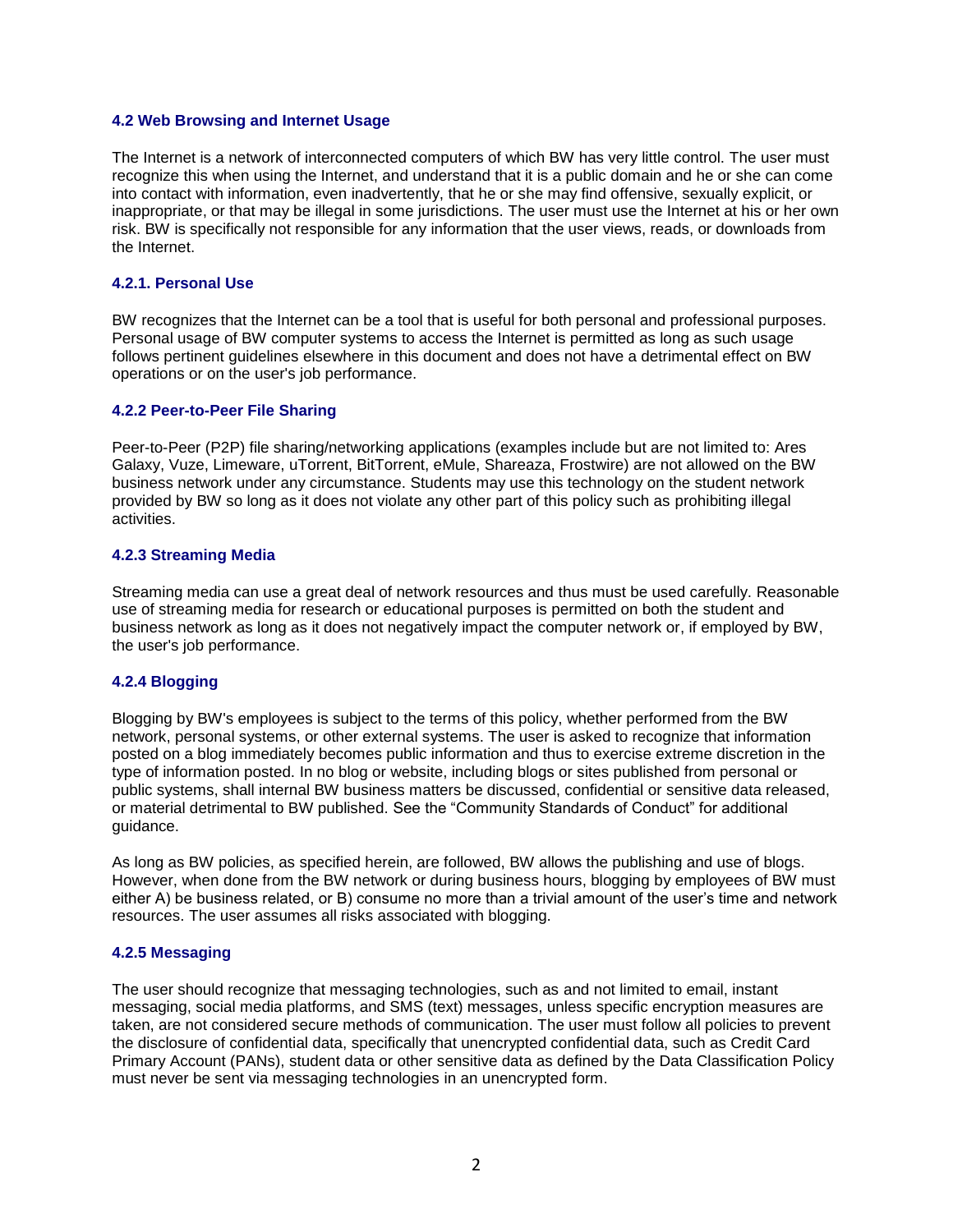### **4.2.6 Bandwidth Usage**

Network bandwidth is a shared resource that must be used as such. Excessive use of BW bandwidth or other computer resources, where not required by job function or role as a student, is not permitted. Large file downloads or other bandwidth-intensive tasks that may degrade network capacity or performance must be performed during times of low BW-wide usage. Students in the Residence halls may not monopolize internet bandwidth resources. Examples of this include but are not limited to streaming services or gaming applications that generate an obsessive amount of network traffic. BW may restrict bandwidth for certain services deemed non-critical to BW operations, or as it sees fit to preserve network functionality.

### **4.2.7 Social Networking/Social Media**

Social networking creates risks for BW in two ways: 1) in the potential sharing of BW confidential, private, or embarrassing information, and 2) the potential for an attacker to use posted information to craft a social engineering attack on BW. The user is asked to recognize that information posted on social networking sites is public information and to exercise extreme discretion in the type of information posted. No confidential information or sensitive is to be posted on social networking sites. Further, the user should restrict his or her privacy settings to fullest extent possible. The user must not publish any information detrimental to BW, its students, or employees that would cause embarrassment to BW on social networking sites.

As long as BW policies, as specified herein, are followed, BW allows reasonable use of social networking sites from its network and/or during business hours. This use must either A) be business related, or B) consume no more than a trivial amount of the user's time and network resources. The user assumes all risks associated with social networking.

### **4.3 Unacceptable Use**

The following actions shall constitute unacceptable use of the BW network. This section is not exhaustive, but is included to provide a frame of reference for types of activities that are deemed unacceptable.

### **4.3.1 Prohibited Actions**

The user may not use the BW network and/or systems to actions such as but not limited to:

- Engage in activity that is illegal under local, state, federal, or international law (see section "Use for Illegal Activities" for more information)
- Engage in any activities that may cause embarrassment, loss of reputation, or other harm to BW.
- Download, store, or distribute violent, perverse, obscene, lewd, or offensive material
- Disseminate defamatory, discriminatory, vilifying, sexist, racist, abusive, rude, annoying, insulting, threatening, obscene or otherwise inappropriate messages or media
- Engage in activities that cause an invasion of privacy
- Engage in activities that cause disruption to the workplace environment or create a hostile workplace
- Make fraudulent offers for products or services
- Reveal personal or network usernames or passwords to others, including family, friends, or other members of the household when working from home or remote locations
- Any unauthorized attempt to modify computer equipment or peripherals owned by BW
- Any unauthorized attempt to add, delete, or modify, or duplicate copyrighted software (such as operating systems, compilers, utility routines, graphics, games, etc.) owned by BW
- Attempted or actual use of accounts, files, or passwords without authorization from the owner
- Reading, copying, modifying, or deleting private files (including those belonging to any students, faculty, staff, or the University's administrative or academic files) without proper authorization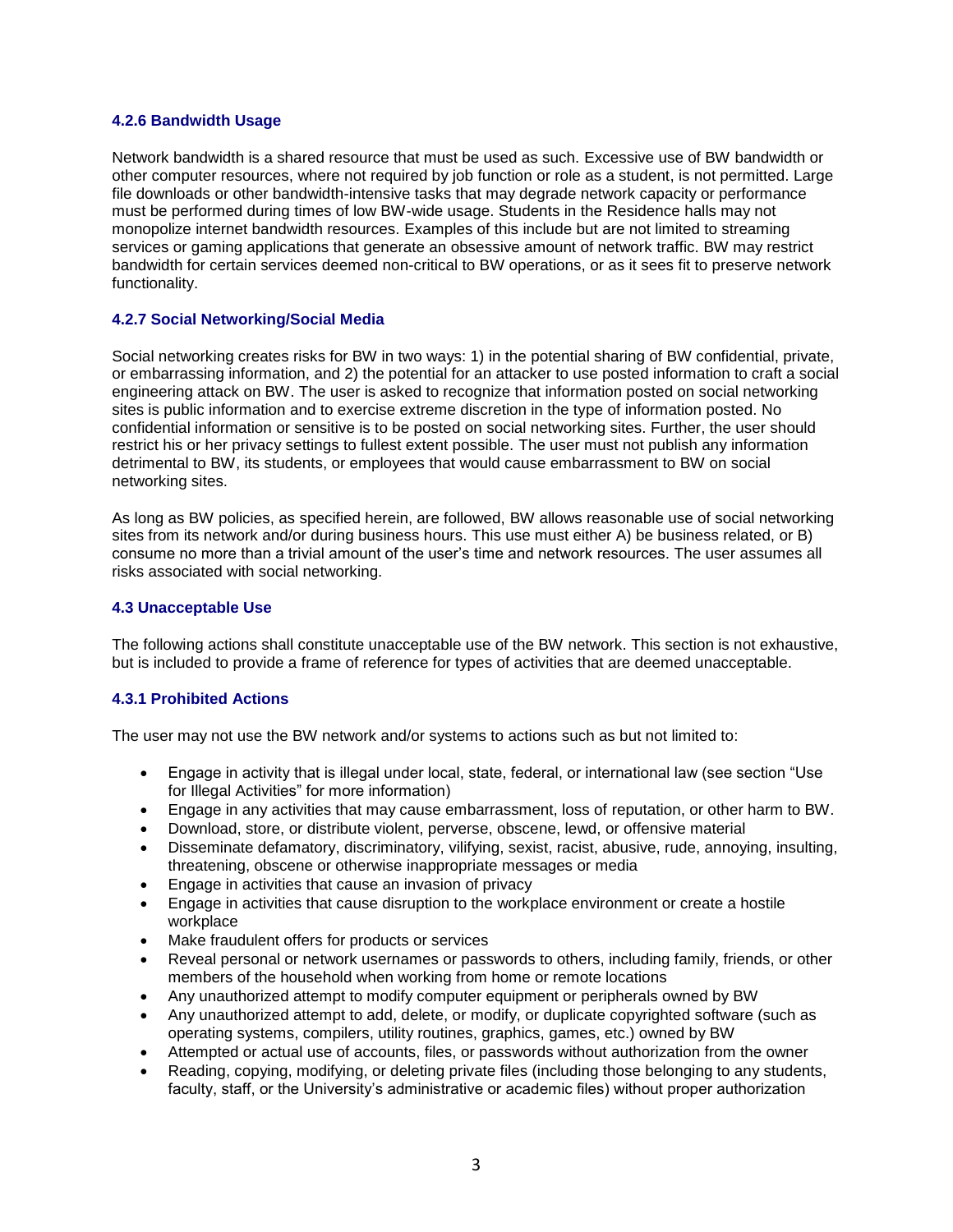- Use the University's network to communicate messages to others that are harassing, offensive, or obscene
- Attempt to crash the BW servers, intranet, or public electronic networks
- Violate intellectual property rights or copyrights in data or programs
- Destruction, damage, or theft of equipment, software, or data belonging to BW
- Give unauthorized persons access to BW facilities by divulging passwords
- Establish an individual wireless network on campus or connecting any device (other than a computer) to the network without authorization from the IT Department

### **4.3.2 Circumvention of Security**

Using any computer systems to attempt circumventing any security systems, authentication systems, user-based systems, or the escalation of privileges is expressly prohibited. Knowingly taking any actions to bypass or circumvent BW security systems is expressly prohibited. This includes disabling or tampering with any security software, such as antivirus/anti-malware software or remote access software.

# **4.3.3 Use for Illegal Activities**

No computer systems or devices shall be used for activities that are considered illegal under local, state, federal, or international law. Such actions may include, but are not limited to, the following:

- Unauthorized Port Scanning
- Unauthorized Network Hacking, including: packet sniffing, port scanning, packet spoofing, denial of service, wireless hacking
- Attempts to gain unauthorized access to or escalate privileges on a computer or other electronic system
- Acts of Terrorism
- Cybercrime, extortion, or Identity Theft
- Downloading, storing, or distributing any material prohibited by law
- Downloading, installing, or distributing unlicensed or "pirated" software
- Sending unsolicited bulk email or other messages deemed illegal under applicable regulations.
- Any other activity that circumvents the intended use of the system and or impacts the integrity of the University Networks and Systems

BW will take all necessary steps to report and prosecute any violations of this policy.

### **4.3.4 Overuse**

Actions detrimental to the computer network or other BW resources, or that negatively affect student and/or employee job performance, or BW operations are not permitted. The University may choose to set limits on an individual's use of a resource through quotas, time limits, and other mechanisms to ensure that these resources are used appropriately.

### **4.3.5 Copyright Infringement**

BW's computer systems and networks must not be used to download, upload, or otherwise handle illegal and/or unauthorized copyrighted content. Any of the following activities constitute violations of the Acceptable Use Policy, if done without permission of the copyright owner: A) copying and sharing images, music, movies, or other copyrighted material using any method, unlicensed websites, or unlicensed media; B) posting or plagiarizing copyrighted material; and C) downloading copyrighted files which employee has not already legally procured. This list is not meant to be exhaustive; copyright law applies to a wide variety of works and applies to much more than is listed above. For additional guidance see BW Intellectual Property Policies in the BW Employee Handbook.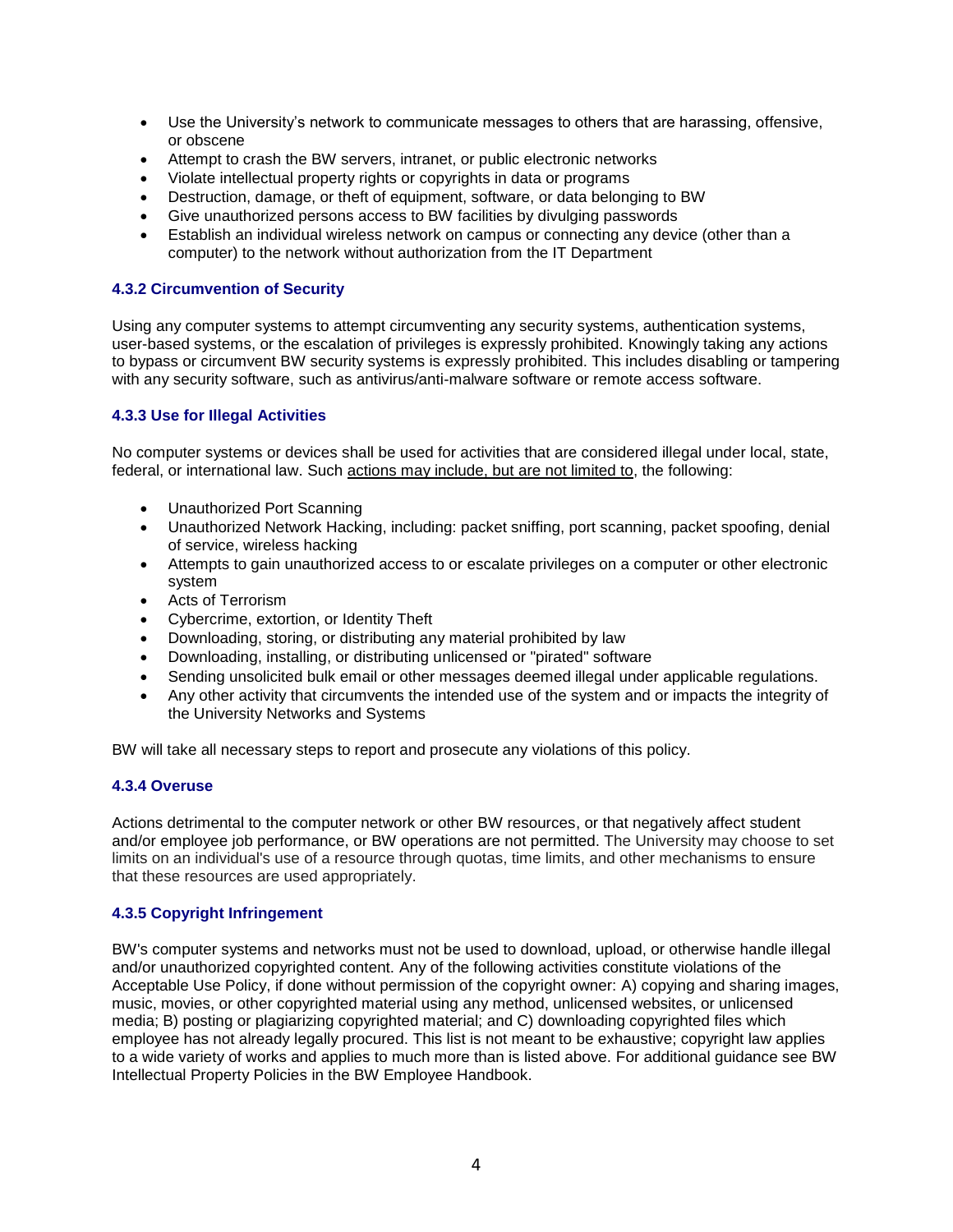### **4.4 Monitoring and Privacy**

Users should expect no privacy when using the BW network or BW resources. Such use may include but is not limited to: transmission and storage of files, data, and messages. BW reserves the right to monitor any and all use of the computer network. To ensure compliance with BW policies this may include the interception and review of any emails, or other messages sent or received; inspection of data stored on personal file directories, hard disks, and removable media; and monitoring of Internet/network usage.

### **4.5 Responsible Computer and Network Use**

BW expects users to use the network responsibly. Personal usage of BW computer systems is permitted as long as such usage follows pertinent guidelines elsewhere in this document and does not have a detrimental effect on BW operations or on the user's job performance.

### **4.5.1 Non-BW-Owned Equipment**

#### **4.5.1.1 Non-BW-Owned Equipment Permitted**

User or contractor provided computer equipment and devices (other than prohibited in section 4.5.1.2) are generally permitted to connect to BW's network shall adhere to Acceptable Use Policy and all other IT Policies and Standards. Examples of these devices are: laptops, notebooks, tablet computers, smartphones, game consoles/devices, etc.

### **4.5.1.2 Non-BW-Owned Equipment Prohibited**

Non-BW-provided computer equipment that are prohibited for use at BW include:

- Any form of network device used for routing traffic such as, but not limited to: hubs, repeaters, gateways, wifi router, firewalls, …
- To protect the privacy and confidentiality of material being worked on by members of the BW workforce, any device that has the ability to continuously listen to conversations such as personal virtual assistants. (Examples: Amazon Alexa, Google Assistant or other such devices.)

#### **4.5.2 Removable Media**

In an open environment such as higher education, the use of personal storage devices is common but represents a very serious threat to data security. Examples of this devices are: USB drives, flash storage, media players, etc.

When using removable media, all rules for handling confidential data, such as those defined in the Data Classification Policy, must be strictly followed. This includes the use of encryption technologies to protect the information stored on these devices in case they are lost, stolen or access inadvertently obtained. For more information on proper encryption please visit [http://help.bw.edu](http://help.bw.edu/)

#### **4.5.3 Software Installation**

Unauthorized installation of non-BW-supplied software applications on BW resources is prohibited. Numerous security threats can masquerade as innocuous software - malware, spyware, and Trojans can all be installed inadvertently through games or other programs. Alternatively, software can cause conflicts or have a negative impact on system performance.

### **4.6 Reporting of an IT Security Incident**

**See something say something!** It is critical that users immediately report any suspicious activity so the university can quickly mitigate security threats. If an IT security incident or breach of any security policies